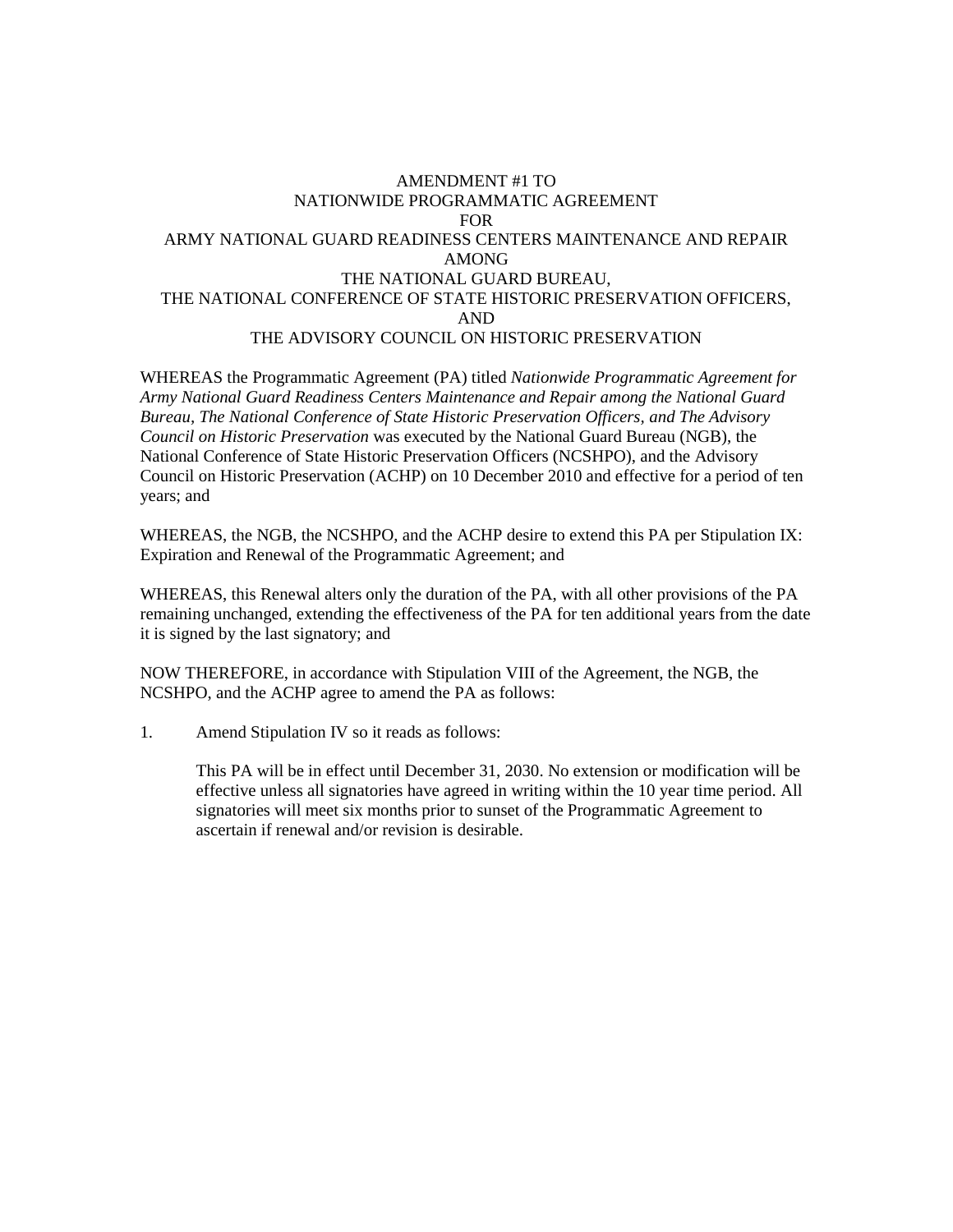## **NATIONWIDE PROGRAMMATIC AGREEMENT FOR ARMY NATIONAL GUARD READINESS CENTERS MAINTENANCE AND REPAIR AMONG THE NATIONAL GUARD BUREAU, THE NATIONAL CONFERENCE OF STATE HISTORIC PRESERVATION OFFICERS, AND THE ADVISORY COUNCIL ON HISTORIC PRESERVATION**

**2020** 

NATIONAL GUARD BUREAU

By: \_\_\_\_\_\_\_\_\_\_\_\_\_\_\_\_\_\_\_\_\_\_\_\_\_\_\_\_\_ Date: \_\_\_\_\_\_\_\_\_\_\_\_\_\_\_\_\_\_\_\_

ANTHONY HAMMETT COL, EN Chief, ARNG G9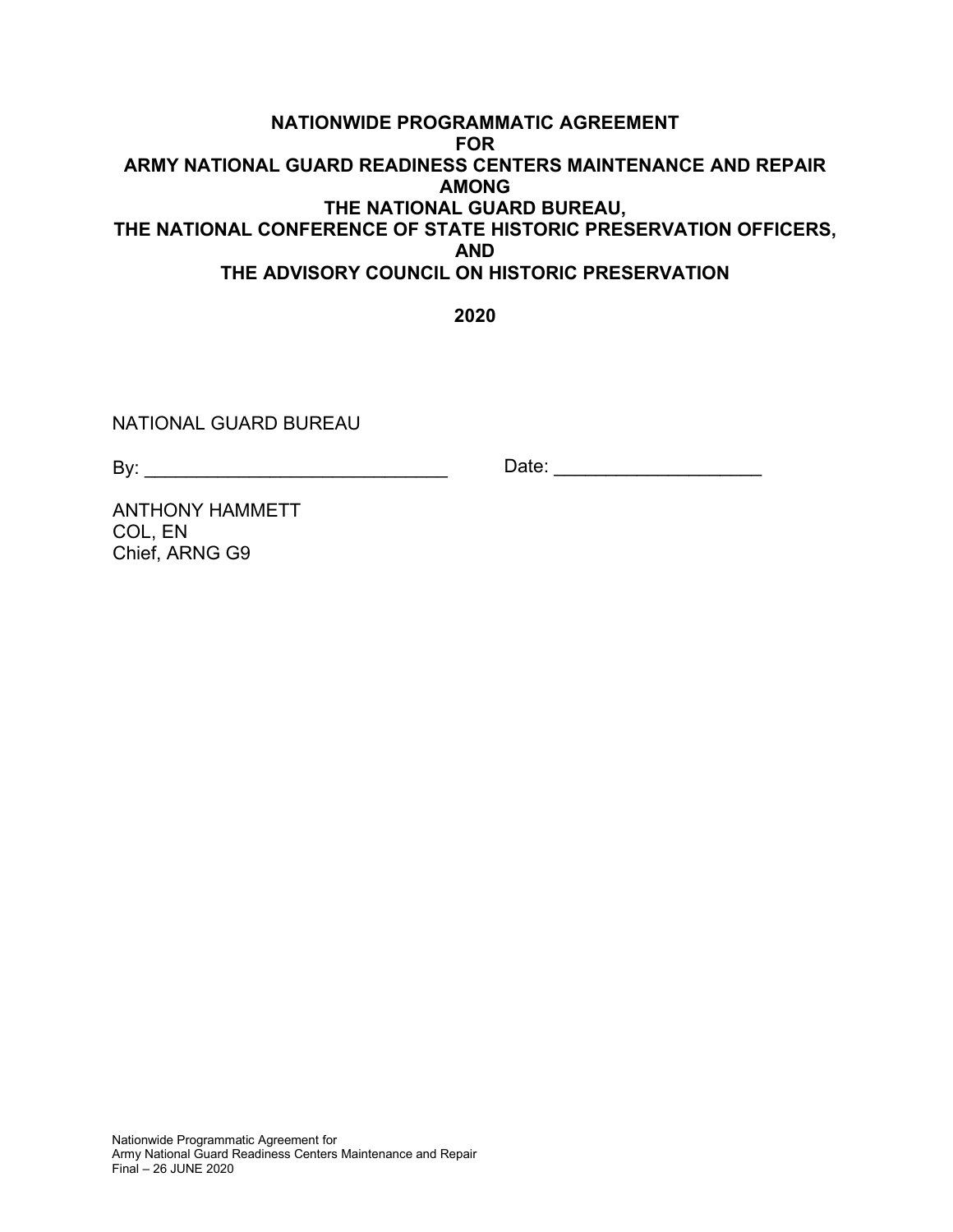## **AMENDMENT #1 TO** NATIONWIDE PROGRAMMATIC AGREEMENT **FOR** ARMY NATIONAL GUARD READINESS CENTERS MAINTENANCE AND REPAIR **AMONG** THE NATIONAL GUARD BUREAU, THE NATIONAL CONFERENCE OF STATE HISTORIC PRESERVATION OFFICERS, **AND** THE ADVISORY COUNCIL ON HISTORIC PRESERVATION

NATIONAL CONFERENCE OF STATE HISTORIC PRESERVATION OFFICERS

/o  $24/2020$  $Bv$ : Date: Mark Wolfe President

National Conference of State Historic Preservation Officers